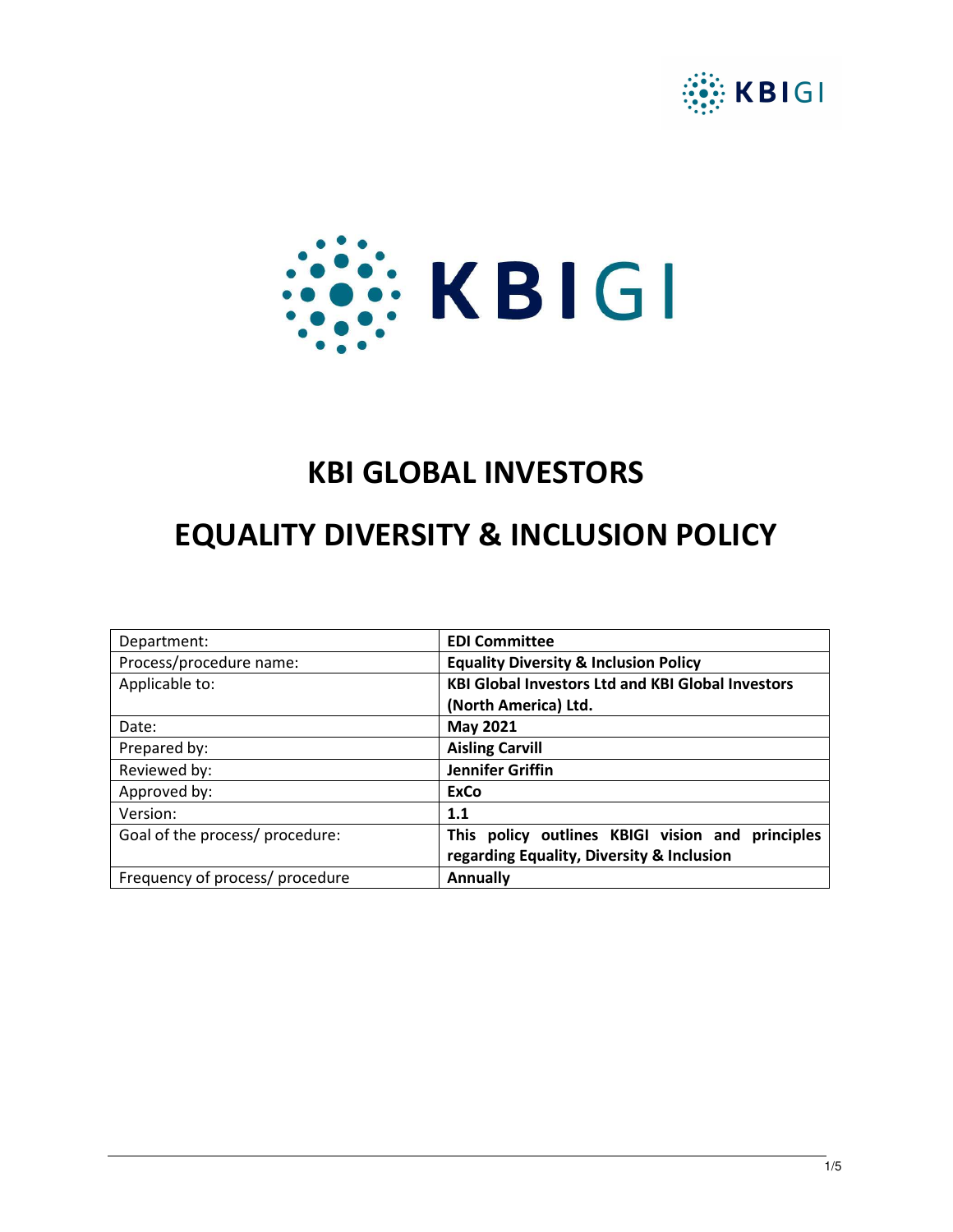

### **1. Background**

Equality is defined as the condition of being equal, or the same in quality, measure, esteem or value. Diversity refers to the existence, recognition and acceptance of differences between people. Inclusion helps people feel involved and valued regardless of their differences and makes the best use of diverse talent. Equality, Diversity and Inclusion in all their forms are important components of well-managed, financially resilient, strategically-minded firms across industry, including investment firms.

#### **2. Commitment to Equality, Diversity and Inclusion**

As part of the Amundi group, and consistent with Amundi's policies and principles, KBI Global Investors ("**KBIGI**" or the "**Company**") is committed to Equality, Diversity and Inclusion. KBIGI has made this commitment because we see the great benefits that Equality, Diversity and Inclusion bring and because we uphold the highest standards of ethics and integrity.

KBIGI communicates our commitment to all our employees as well as our customers, partners and suppliers, to encourage them to respect and deploy the principles.

#### **3. Purpose and Vision**

#### *a) Purpose*

The purpose of the Equality, Diversity and Inclusion Policy (the **"Policy"**) is to set out KBIGI's vision and to promote equality of opportunity and diversity within the Company. The Policy helps to develop a management that is respectful of differences and based on trust.

#### *b) Vision*

KBIGI has established policies and procedures to recruit and retain talented and motivated individuals from the widest pool of talent, who put the Company's clients at the heart of its business. We know that diversity of backgrounds (be it gender, ethnicity, experience, or other) contributes to diversity of thought and a deeper understanding of the world and of the countries and companies in which we invest. This in turn leads to better insight, increased creativity and thought, more informed risk-taking and, simply put: better business and investment results for our clients and stakeholders.

Embedding diversity across the Company helps us to be the best that we can be in our thinking, our decisions and our outcomes. It is fundamental to our vision to be a successful organisation that all our customers and our people can believe in.

By respecting, developing and harnessing the talents of all our employees, KBIGI is committed to creating an inclusive and supportive organisation that delivers a superior experience for all our customers, provides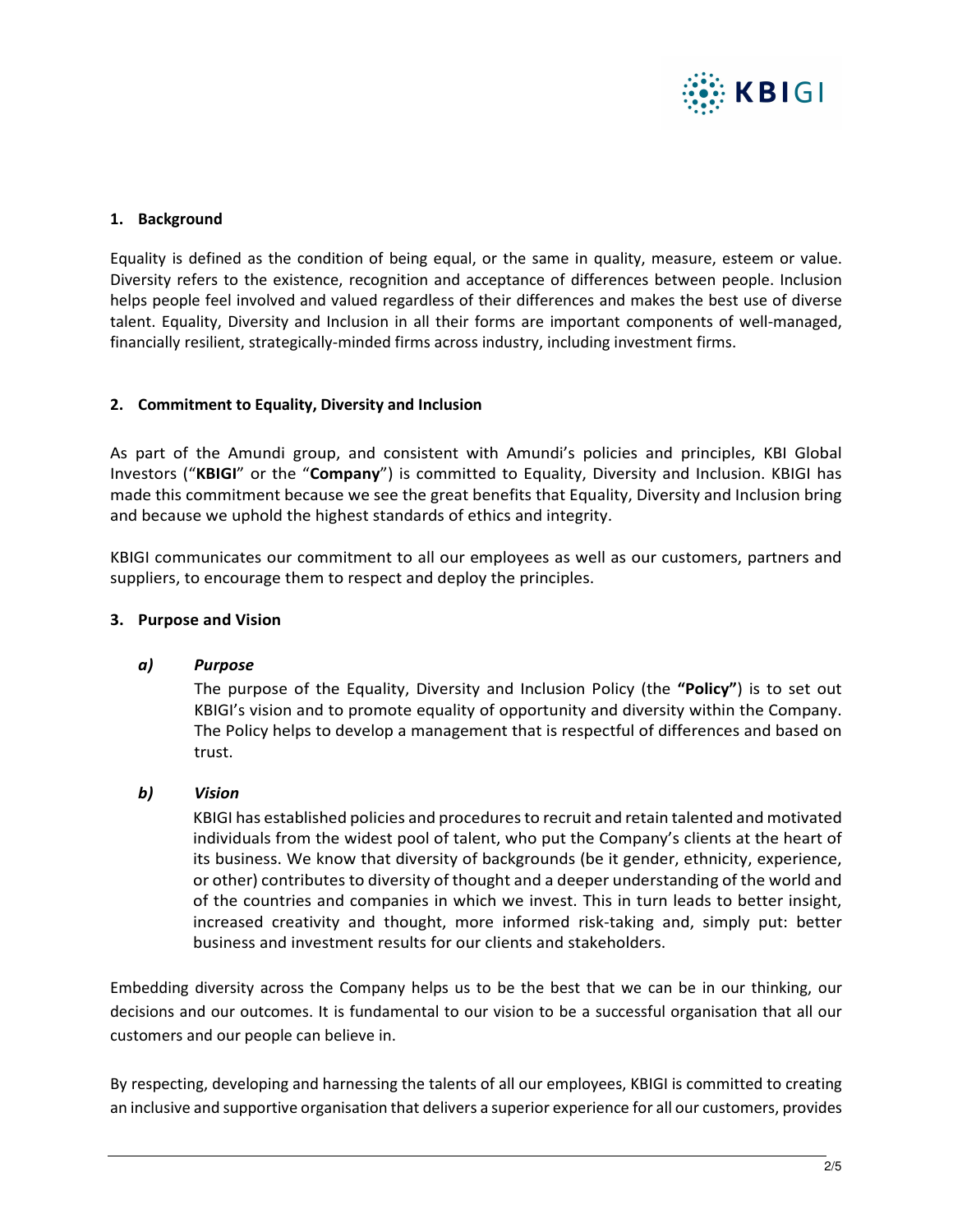

an extraordinary place to work for our employees, and brings an appropriate financial return for our shareholders and the economies within which we operate.

## **4. Committee**

An Equality, Diversity and Inclusion Committee is in place in KBIGI. The Committee aims to develop and embed the Equality, Diversity and Inclusion Framework within KBIGI and implement ExCo and Board approved initiatives to promote an equal, diverse and inclusive environment for all. The Equality, Diversity and Inclusion Committee is a sub committee of the Executive Committee.

### **5. Corporate Governance**

### *a. The Board of KBIGI*

The Board of KBIGI recognises the value of diversity among its staff and, from the top down, fosters a culture where all staff feel equal, included and valued irrespective of any differences. The Board also recognises that diversity within senior management has an important role to play in ensuring good governance and sound decision-making.

The Board has adopted a number of other policies and procedures, which complement the Company's vision on Equality, Diversity and Inclusion, including the Code of Conduct, which incorporates such topics as staff member's behaviour, tolerance and culture, and the Staff Handbook which requires all staff and suppliers to respect the dignity of every fellow staff and to consider equality grounds such as a person's gender, civil status, race, religion, family status, age, sexual orientation, membership of the travelling community and disability.

The Board has ultimate responsibility in relation to Equality, Diversity and Inclusion, and for ensuring that employees have been made aware of their obligations in this regard.

### *b. Part of the Amundi Group*

On 1st September 2016 Amundi AM, the largest European asset manager, acquired a majority stake (87.5%) in KBI Global Investors, with employees taking a minority stake (12.5%). Amundi AM is, in turn, 100% owned by Amundi, which is listed on the French Stock Exchange. KBI Global Investors operates autonomously within the Amundi group.

Amundi has a policy of respecting professional diversity, aiming to maintain dialogue with its principal stakeholders on subjects such as disability, discrimination and equality between women and men. In 2008, Amundi signed the Diversity Charter, in which it undertook to comply with and promote nondiscrimination. This commitment is specifically reflected in the requirement for fairness in the main human resources procedures: recruitment, compensation, training, evaluation and professional promotion.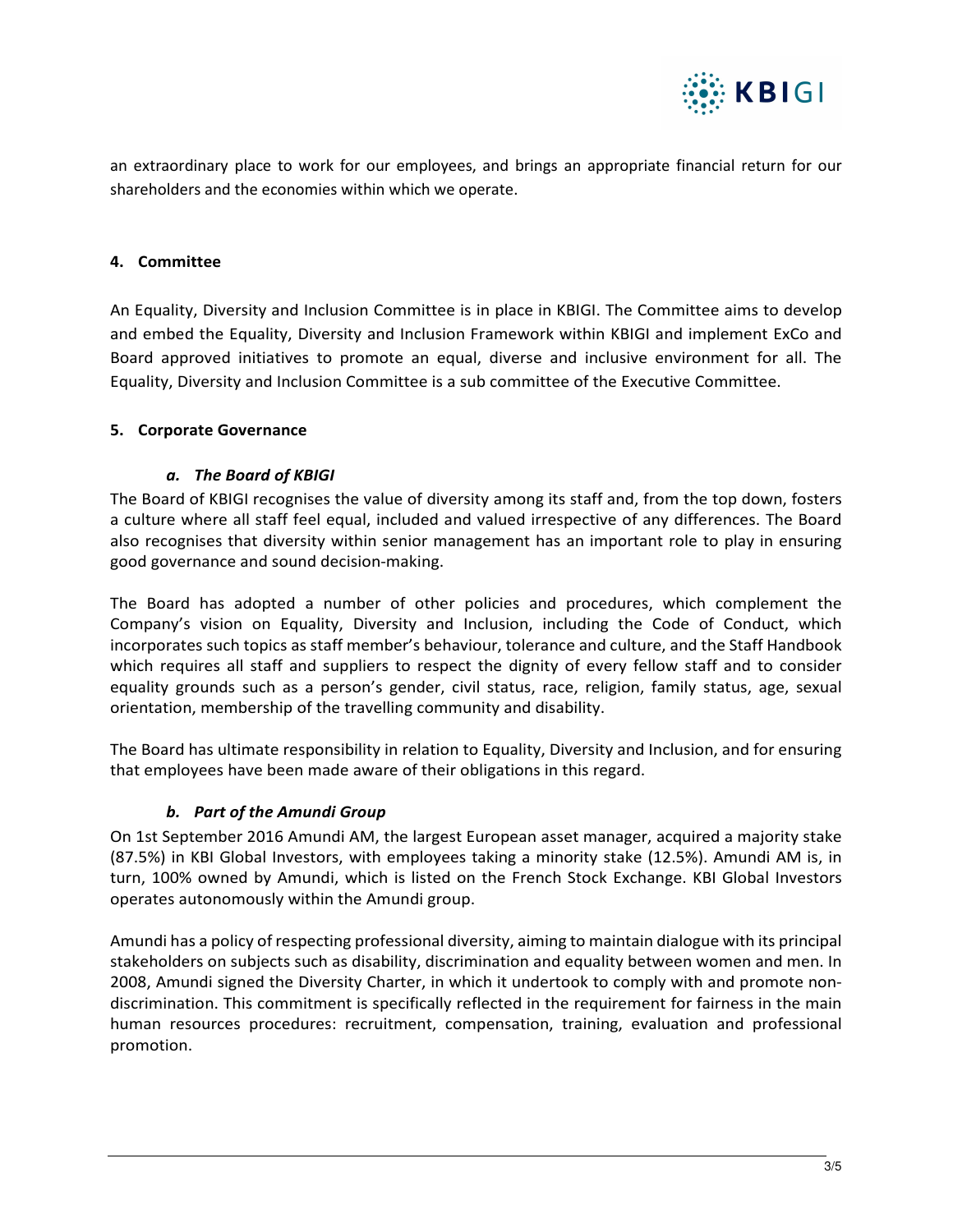

## **6. Key Principles**

The key principles which underpin this Policy are:

- KBIGI has made a long-term commitment to create a culture of Equality, Diversity and Inclusion.
- The principle of non-discrimination is promoted within the Company in all its forms in all management and decision-making processes, and in particular in all stages of human resources management.
- The Company promotes the representation of the diversity of our society in all its cultural, ethnic and social components; within the workforce and within all levels of responsibility.
- Equality, Diversity and Inclusion affects everyone, and we all have a role to play in helping create a more diverse and inclusive workplace where everyone is valued and respected.
- KBIGI will take a coherent and collaborative approach to managing and progressing the Equality, Diversity and Inclusion vision.
- Our workplace policies and procedures, practices and behaviours will provide equality of opportunity and foster an open and inclusive culture.
- The Company will engage employees in the development and implementation of this Policy.
- Equality, Diversity and Inclusion activity and impact will be monitored and reported within the Company. Senior management will evaluate this information regularly.
- The Company acknowledges that this commitment includes a continuous process of evaluation and improvement.

## **7. Areas of Focus**

- **a) Community and Culture** (e.g. Corporate Social Responsibility activities, Sports and Social events, our Climate Change Agenda, supporting charities in the locality of inner-city Dublin, etc.)
- **b) Mental Health and Wellbeing** The Company recognises that having a mentally healthy workplace is as good for individuals, as it is for business. For example, the Company makes a hotline available to staff members where they can avail of confidential counselling services, as and when required.
- **c) Work / Life Balance** Initiatives, including family leave, work-from-home flexibility and part-time staff, and considerations of the caring needs of parents and those with other carer responsibilities, etc.
- **d) Gender Equality** The Company supports a balance between men and women in the workforce.
- **e) Intergenerational Workforce** The Company aims to be an employer of choice for all age groups and is supportive of an intergenerational workforce.